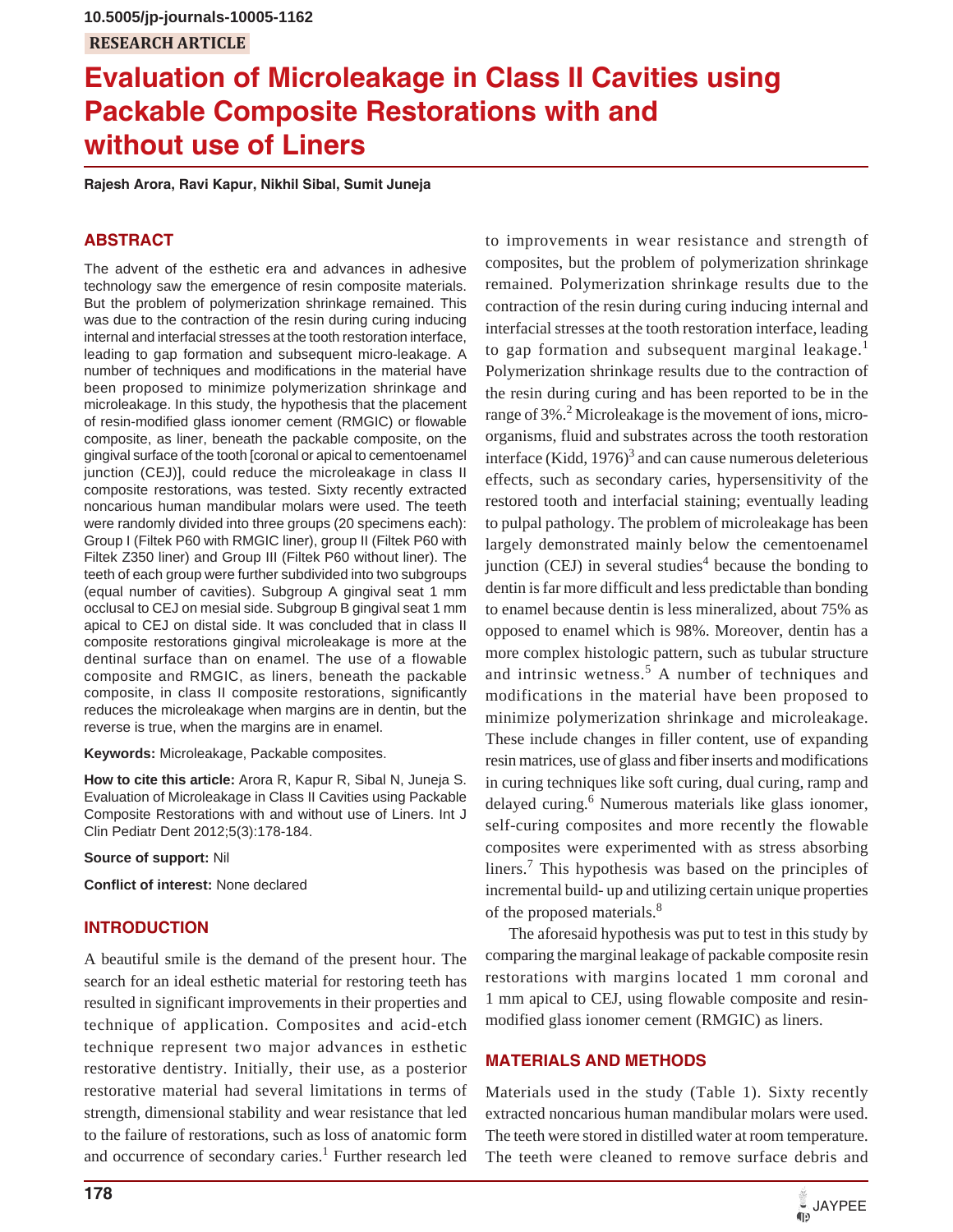randomly divided into three groups, *viz* groups I, II and III of 20 specimens each (Table 2).

Each specimen was mounted in a ring of polyvinyl chloride (PVC) of 1 inch diameter and filled with plaster of Paris. One hundred and twenty standardized class II box shaped uniform cavities were prepared on the mesial and distal surfaces of each tooth. Each cavity was prepared with a carbide bur (# 245, SS White). After every five preparations, a new bur was used. The occlusal and proximal buccolingual width of the cavity was kept at 3 mm, with an axial depth of 1.5 mm. Gingival seat was placed 1 mm occlusal to CEJ on the mesial surface and 1 mm apical to CEJ on the distal surface, of each tooth. The teeth of each group were further subdivided into two subgroups each having equal number of cavities (Table 3).

All the prepared cavities were rinsed with water from a syringe, for 30 seconds and dried with absorbent paper for 15 seconds, before the restoration of the cavities.

In group I, automatrix was applied that allowed building up of the proximal wall. RMGIC was applied to 1 mm thickness as liner on the gingival seat of the mesial and distal preparations. It was cured for 20 seconds using light cure unit. Etchant gel was applied to the enamel and dentin according to the manufacturer's instructions for 30 seconds. The specimens were then rinsed with water for 15 seconds and dried for 15 seconds with absorbent paper. Then the first coat of bonding agent was applied to the cavity walls followed by another application after 15 seconds, it was air

dried and cured for 20 seconds as per manufacturer's instructions. The specimens were filled with packable composite. The first increment of 1 mm was placed horizontally and light cured for 40 seconds with the light intensity of 600 to 700 mW/cm<sup>2</sup> (confirmed with radiometer). The thickness of the increment placed was confirmed with the help of a calibrated probe, by measuring the depth of the walls prior to and after the placement of the composite. The rest of the cavity was filled with the help of oblique layering technique, i.e. using triangular or wedgeshaped increments of 1.5 mm thickness, that contacted only one opposing wall at a time. The second and third increments were cured for an additional 10 seconds. The curing was done from the occlusal aspect with the tip of the curing unit placed as close to the occlusal surface as possible. The restorations were then finished and polished on the occlusal surface.

In group II, the specimens were cleaned with water for 30 seconds and dried with absorbent paper for 15 seconds. Acid etching was done by applying the etchant gel on enamel and dentin surfaces for 30 seconds. It was washed with water for 15 seconds and dried with absorbent paper for 15 seconds. Then the first coat of bonding agent was applied to the cavity walls followed by another application after 15 seconds. It was then air dried and cured for 20 seconds as per manufacturer's instructions. A cellophane automatrix band was adapted to the tooth and a layer of 1 mm thickness of flowable composite was applied on the gingival seat and

| <b>Table 1: Materials used</b>                                                                                  |                                     |                     |  |  |  |  |
|-----------------------------------------------------------------------------------------------------------------|-------------------------------------|---------------------|--|--|--|--|
| <b>Materials</b>                                                                                                | Company                             | Batch no.           |  |  |  |  |
| Etchant gel (Scotchbond multipurpose etchant)                                                                   | 3M ESPE dental products St Paul, MN | 4HY 2008-10         |  |  |  |  |
| Bonding agent (Adper single bond 2 adhesive)                                                                    | 3M ESPE dental products St Paul, MN | N <sub>130154</sub> |  |  |  |  |
| Flowable composite (Filtek Z350)                                                                                | 3M ESPE dental products St Paul, MN | N116073             |  |  |  |  |
| RMGIC [GC (Gold Label)]                                                                                         | GC Corporation Tokyo, Japan         | 0802041             |  |  |  |  |
| Glass ionomer light-cured universal restorative material                                                        |                                     |                     |  |  |  |  |
| Packable composite [posterior restorative material (Filtek P60)]                                                | 3M ESPE dental products St Paul, MN | N 145537            |  |  |  |  |
| Distilled water                                                                                                 | Nice Chemicals Pvt Ltd, Cochin      | 005119              |  |  |  |  |
| Nail varnish                                                                                                    |                                     |                     |  |  |  |  |
| Basic fuchsin dye 0.5% (Rankam)                                                                                 | Ranbaxy Laboratory                  |                     |  |  |  |  |
| Normal saline                                                                                                   | Baxter, Aurangabad                  | 9104057             |  |  |  |  |
| Impression compound                                                                                             | Rolex, Ashoo Sons, Delhi            |                     |  |  |  |  |
| Sticky wax                                                                                                      | Samit, Delhi                        |                     |  |  |  |  |
|                                                                                                                 |                                     |                     |  |  |  |  |
| <b>Table 2: Groups</b>                                                                                          |                                     |                     |  |  |  |  |
| Group I (Filtok PAO with RMGIC liner)<br>RMGIC was used as liner with light cure composite restorative material |                                     |                     |  |  |  |  |

| Group I (Filtek P60 with RMGIC liner)<br>Group II (Filtek P60 with filtek Z350 liner) | RMGIC was used as liner with light cure composite restorative material<br>Light cure flowable composite resin was used as liner with light cure composite restorative |  |  |  |
|---------------------------------------------------------------------------------------|-----------------------------------------------------------------------------------------------------------------------------------------------------------------------|--|--|--|
| Group III (Filtek P60 without liner)                                                  | material<br>Light cure composite was used as a restorative material without the use of any liner                                                                      |  |  |  |
|                                                                                       |                                                                                                                                                                       |  |  |  |
| <b>Table 3: Subgroups</b>                                                             |                                                                                                                                                                       |  |  |  |
| Subgroup A (1 mm occlusal to CEJ)                                                     | The gingival seat was placed 1 mm occlusal to CEJ on mesial surface                                                                                                   |  |  |  |

Subgroup B (1 mm apical to CEJ) The gingival seat was placed 1 mm apical to CEJ on distal surface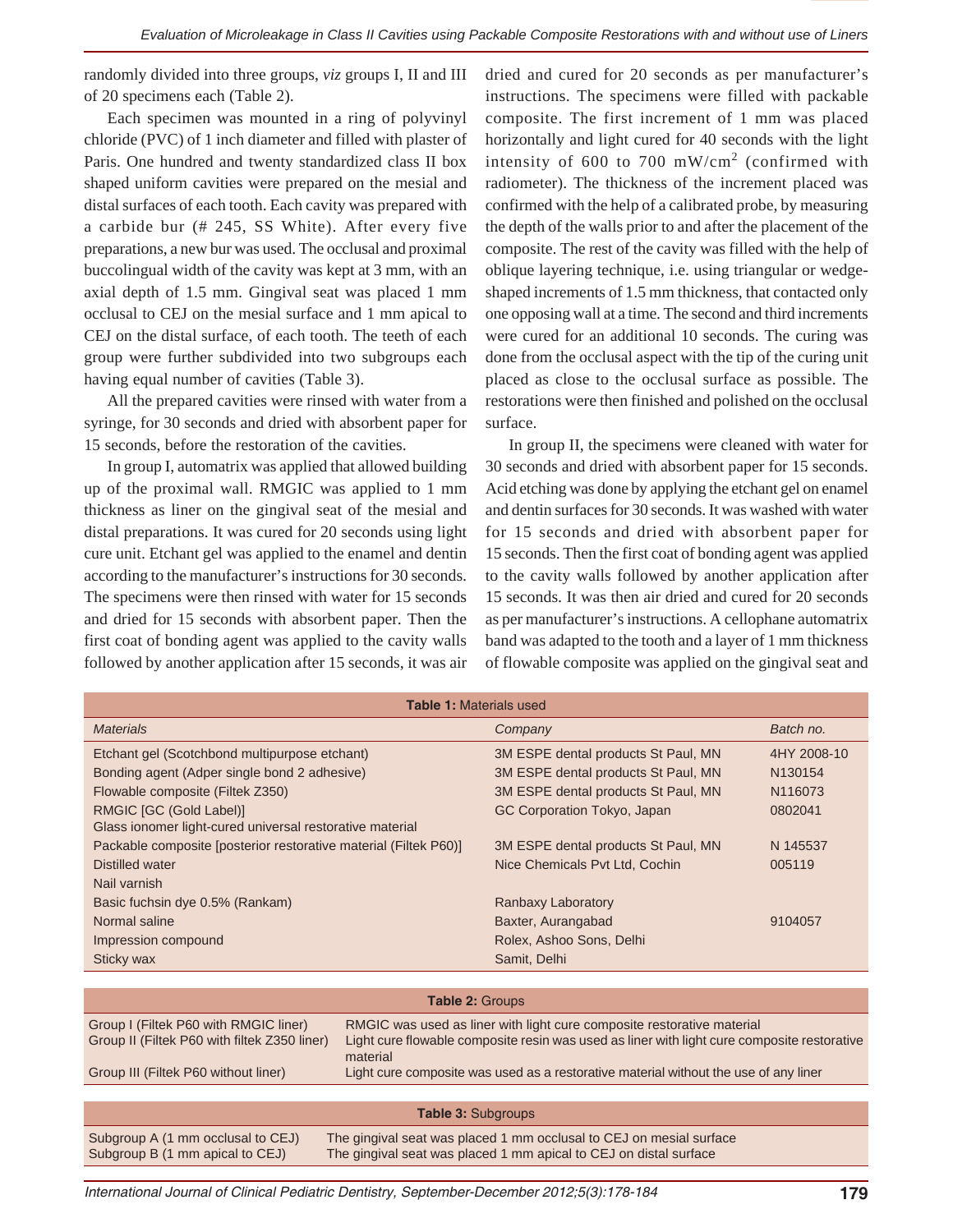light cured for 20 seconds. The cavities were filled with packable composite and finished and polished (Fig. 1).

In group III, the entire procedure was repeated as explained for group I and II, and the specimens were filled with packable composite and finished and polished.

#### **EVALUATION FOR MICROLEAKAGE**

The specimens were thermocycled in water bath for 1,000 cycles between  $5^{\circ}C \pm 2^{\circ}C$  and  $55^{\circ}C \pm 2^{\circ}C$ , for dwell time of 30 seconds and transfer time of 10 seconds. Apices of all the teeth were sealed with sticky wax. The surfaces of the teeth, except for 1 mm surrounding the restorations, were coated with two layers of nail varnish. The coated teeth were immersed in 0.5% basic fuchsin dye for 24 hours. The teeth were then sectioned mesiodistally in a vertical plane using a diamond disk revolving at a speed of 20,000 revolutions/sec. The sections were mounted on slides and the degree of dye penetration was recorded under a stereomicroscope (WILD Photomakroskop M400 1,25x, Switzerland) at 40× magnification (Figs 3 and 4). Leakage was evaluated according to scores mentioned for the degree of dye penetration (Table 4 and Figs 2A to E). The readings obtained were recorded for all the three groups and the results were tabulated and submitted to statistical analysis.

#### **RESULTS AND OBSERVATIONS**

The results and statistical analysis of results are depicted in the form of Graph 1. The Table 5 depict the scores of microleakage, of all the three groups along with their subgroups and their mean values. Since, the microleakage is expressed in terms of scores, nonparametric methods were used for analysis. Kruskal-Wallis test was used for overall comparisons of groups, the Mann-Whitney U-test for individual group-wise comparisons and Wilcoxon Signed rank test for comparing two subgroups of a group.

In this study according to scoring criteria, the more the score, more is the microleakage. Hence, the material showing less microleakage score is better from the clinical point of view.

#### **DISCUSSION**

Polymerization shrinkage occurring during composite curing induces stresses at the tooth restoration interface resulting in gap formation leading to marginal leakage.<sup>9</sup> In addition to this, the inherent differences in coefficient of thermal expansion between composite resin and the tooth structure also contribute to marginal leakage.<sup>9</sup> Microleakage is most significant disadvantage associated with the use of composite restorative materials. It is dependent upon several factors including adaptation of resin material to tooth surface, the bonding material used, the technique of bonding, polymerization shrinkage and thermal stability of material. Microleakage may provoke sensitivity due to interfacial hydrodynamic phenomenon and can lead to colonization of microorganisms and high incidence of secondary caries and may clinically cause restoration failure.<sup>7,10</sup> Restoration



Fig. 1: Occlusal view of restored tooth with auto matrix



**Graph 1:** Mean microleakage scores of groups I, II and III with their subgroups A and B

| <b>Table 4: Scoring criteria for microleakage</b> |                                                                                      |       |  |  |
|---------------------------------------------------|--------------------------------------------------------------------------------------|-------|--|--|
| S. no.                                            | Scoring criteria                                                                     | Score |  |  |
| a                                                 | No dye penetration                                                                   |       |  |  |
| h                                                 | Dye penetration up to one-third of the gingival wall                                 |       |  |  |
| $\mathsf{C}$                                      | Dye penetration up to two-third of the gingival wall                                 |       |  |  |
|                                                   | Dye penetration up to full length of the gingival wall                               |       |  |  |
| e                                                 | Dye penetration up to the whole length of the gingival wall and along the axial wall | 4     |  |  |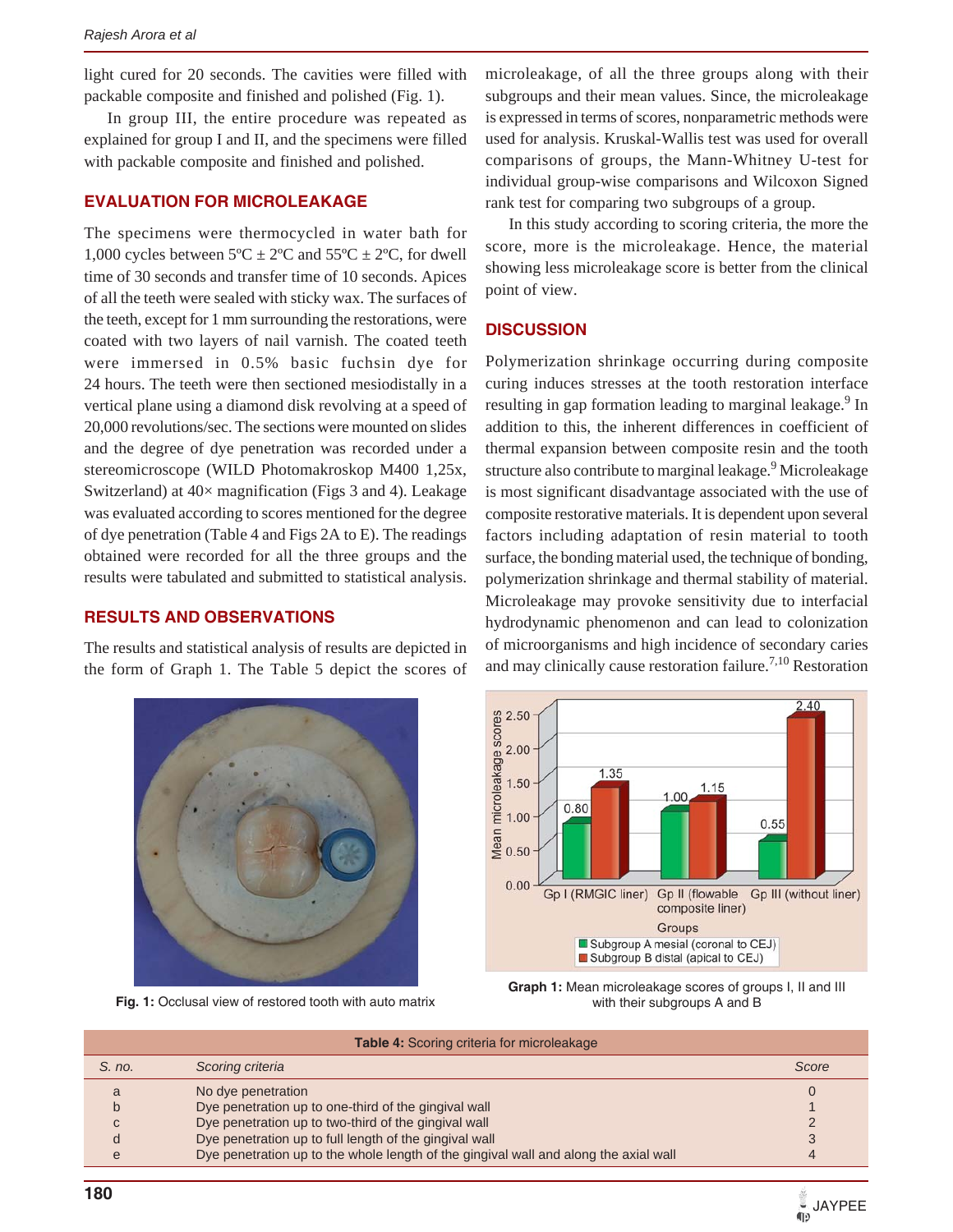

**Figs 2A to E:** Schematic representation of scoring scale

| <b>Table 5:</b> Summary of microleakage score of groups I, II and III<br>along with its subgroups A and B |                |                |     |    |               |     |  |
|-----------------------------------------------------------------------------------------------------------|----------------|----------------|-----|----|---------------|-----|--|
| Groups                                                                                                    |                |                |     |    |               |     |  |
|                                                                                                           |                | $\mathcal{U}$  | III |    | $\mathcal{U}$ | III |  |
| Subgroups                                                                                                 |                |                |     |    |               |     |  |
|                                                                                                           | A              | $\overline{A}$ | A   | B  | <sub>B</sub>  | B   |  |
| Score<br>Sample numbers                                                                                   |                |                |     |    |               |     |  |
| ∩                                                                                                         | 11             | 9              | 11  | 5  | 7             |     |  |
|                                                                                                           | 5              |                | 8   | 6  |               |     |  |
| 2                                                                                                         | $\mathfrak{p}$ |                |     | 6  | 3             | 9   |  |
| 3                                                                                                         |                |                |     | 3  | 2             |     |  |
| 4                                                                                                         |                | 2              |     |    |               | 2   |  |
| Count                                                                                                     | 20             | 20             | 20  | 20 | 20            | 20  |  |

of class II cavities with packable composites still remain a controversy with respect to its marginal adaptation in proximal box region and literature has shown that when packable composites are placed apical to CEJ, there is higher marginal leakage from dentin gingival margins, when compared to the cavities placed coronal to CEJ. To overcome this predicament, the use of flowable composite or RMGIC liners in proximal box of class II preparation has been advocated. The flowable composites are less viscous materials due to which it flows easily and adapts well to the tooth surface resulting in less leakage and postoperative sensitivity. They also serve as flexible intermediate layer which absorb stress during polymerization shrinkage of composite resin. Light-cured resin-modified glass ionomer are found to be a better alternative to conventional glass ionomer cement liners in reducing marginal leakage at the dentinal margin in class II composite resin restorations. $^{11}$  They reach chemical maturation far more rapidly than conventional glass ionomer cements and resist the occlusal stresses and polymerization contraction of composite.4

In order to verify the better technique for minimizing shrinkage, the present study was conducted. According to microleakage score and its mean [group I A  $(0.80 \pm 1.152)$ , group II A  $(1.00 \pm 1.298)$  and group III A  $(0.55 \pm 0.759)$ ] least microleakage was shown by group IIIA (without liner) followed by group IA (RMGIC liner) and then group II A (flowable composite liner). However, statistical comparative analysis of the mean values showed no significant difference between all these subgroups (p-value  $= 0.621$ , NS). Group IIIA showed least marginal leakage values when margins of restoration were placed on enamel. These results are in agreement with the study of Beznos  $C^4$  who concluded that with enamel margins all the materials and techniques demonstrated a very good seal and very less microleakage, in contrast to the cementum/dentin margins. The probable reasons for the packable composite showing least amount of leakage coronal to CEJ, when margins were placed in enamel may be because packable composite has high depth of cure, low polymerization shrinkage and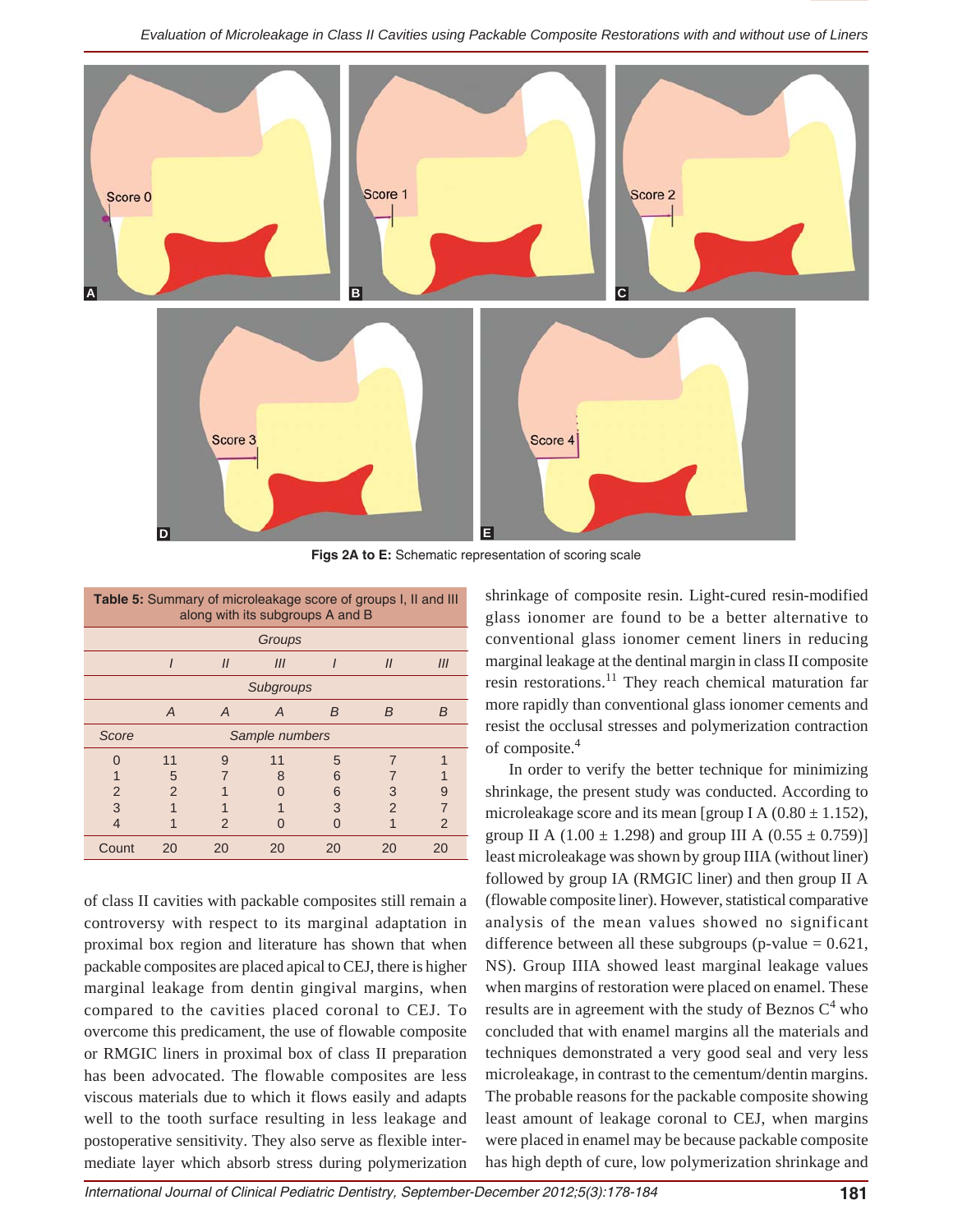a bulk fill technique. The bond strength of composite to enamel is usually higher than bond strength of dentin, because dentin is a less favorable bonding substrate and enamel margins of composite restorations are reported as having less leakage than the cementum/dentin margins.<sup>12</sup> The present results for enamel margins confirm the effectiveness of the enamel etching technique in controlling the microleakage in the gingival wall of a class II composite restoration.<sup>13</sup>

However, the results of Optadam and Roeters<sup>14</sup> do not concur with those of our study. They concluded from their study that packable composite resin did not show good result even with margins located in enamel, while this has concluded that some of primers could affect the adhesion between bonding agent and the enamel.<sup>14</sup> Group IA (RMGIC liner) shows more microleakage than group IIIA (without liner). It indicates that placing the RMGIC as a liner does not affect the microleakage, when margins were placed in enamel. However, statistical analysis showed that the difference between two were insignificant (p-value  $=$ 0.694, NS). These results were in agreement with study of Dietschi D et al<sup>15</sup> who concluded that when the glass ionomer cement or resin-modified glass ionomer material

were applied as a lining, increased leakage and downgraded marginal adaptation had occurred.

Group IIA (flowable liner) showed highest microleakage. These results were in agreement with study of Chuang SF et al who concluded from their study that the use of flowable composite resin liner revealed no significant difference in microleakage between pairs with and without the flowable lining when margins of the restorations were placed in enamel. A flowable composite lining in class II resin filling could effectively reduce voids in the interface and total number of voids in restoration. However, there was no significant correlation between number of restoration voids and associated microleakage. Manufacturer's data available on P60 reported volumetric change during polymerization shrinkage of approximately 1%, while flowable composite (Filtek Flow) shrinks by about 4%. The increased polymerization shrinkage of the flowable liner may have caused the greater leakage seen in association with these materials.

The second part of study, comprised of restorations of the cavities on distal side (subgroup B-margins placed apical to CEJ). Comparison among various groups showed highly significant difference (p-value  $= 0.001$ , HS).



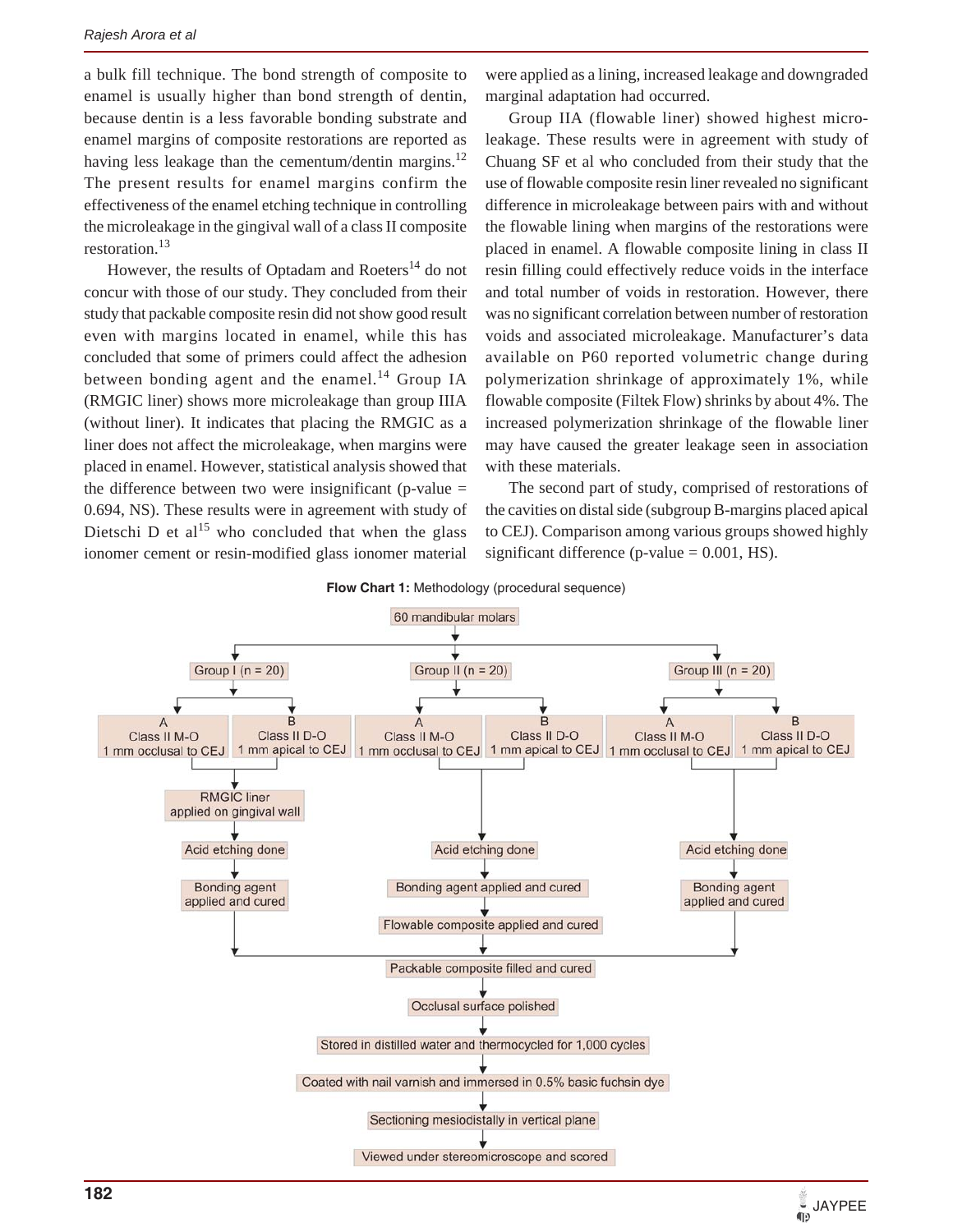

**Fig. 3:** Specimen of group I (RMGIC liner) showing score of 4 on mesial side (dentin margin)



**Fig. 4:** Another specimen of group I (RMGIC liner) showing score of 2 on distal side (dentin margin)

Results in this study, showed that when flowable liner was placed apical to CEJ (group IIB) showed least marginal leakage when compared to other groups on distal side. These results are in agreement with the results of study of Leevailoz C et al who concluded that gingival margins (dentin) had higher microleakage than occlusal margins (enamel) and flowable composite helped in reducing microleakage at the gingival margins (apical to CEJ) when placed below packable and microhybrid resin composite, in class II restorations. With regard to clinical concern, results of *in vitro* studies are often presumed to be more negative than *in vivo* studies, suggesting that leakage found *in vitro* should be regarded as a theoretical maximum amount of leakage that may or may not occur *in vivo*. 16

# **CONCLUSION**

Finally, result of the present study indicates that there is less microleakage in enamel margin than dentin margin and

there is no need for placing liner below class II, because placing liner does not have significant effect on microleakage when margins were placed in enamel. The use of flowable composite and RMGIC, as a liner can significantly diminish microleakage along the dentinal gingival margin and this technique could therefore be considered as a viable modality in class II composite restoration when margins are placed apical to CEJ, in the dentin.<sup>17</sup>

There are no accepted scientific methods to correlate *in vitro* leakage results to clinical findings. Hence, further clinical trials are essential to know the *in vivo* variables which could affect the outcome of this study.

# **REFERENCES**

- 1. Attar N (Department of Conservative Dentistry, Faculty of Dentistry, Hacettepe University, Ankara, Turkey. nurayattar@hotmail.com), Turgut MD, Gungor HC. The effect of flowable resin composites as gingival increments on the microleakage of posterior resin composites. Oper Dent 2004 Mar-Apr;29(2):162-167.
- 2. Anusavice, KJ. Phillips' science of dental material. 11th ed. St. Louis: Elsevier; 2003. p. 399-441.
- 3. Kidd EA. Microleakage in relation to amalgam and composite restorations: A laboratory study. Br Dent J 1976 Nov16;141(10): 305-310.
- 4. Beznos C. Microleakage at the cervical margin of composite class II cavities with different restorative techniques. Oper Dent 2001 Jan-Feb;26(1):60-69.
- 5. Yazici AR (Hacettepe Uiversity, Faculty of Dentistry, Department of Conservative Dentistry, Sihhiye, Ankara, Turkey. ruyay@hacettepe.edu.tr), Celik C, Ozgünaltay G. Microleakage of different resin composite types. Quintessence Int 2004 Nov-Dec;35(10):790-794.
- 6. Goracci G, Mori G, Martinis LC. Curing light intensity and marginal leakage of resin composite restorations. Quintessence Int 1996;27:355-362.
- 7. Malmström HS (Eastman Dental Center, University of Rochester, New York, USA. Hans\_malmstrom@urmc. rochester.edu), Schlueter M, Roach T, Moss ME. Effect of thickness of flowable resins on marginal leakage in class II composite restorations. Oper Dent 2002 Jul-Aug;27(4):373-380.
- 8. Demarco FF (Federal University of Pelotas, School of Dentistry, Rua Gonçalves Chaves, 457, Pelotas-RS, Brazil, 96015-560), Ramos OL, Mota CS, Formolo E, Justino LM. Influence of different restorative techniques on microleakage in Class II cavities with gingival wall in cementum. Oper Dent 2001 May-Jun;26(3):253-259.
- 9. Schuckar M (Department of Conservative Dentistry & Periodontology, Medical University Hannover, Germany), Geurtsen W. Proximal cervical adaptation of class II composite restorations after thermocycling: a quantitative and qualitative study. J Oral Rehabil 1997 Oct;24(10):766-775.
- 10. Civelek A, Ersoy M, L'Hotelier E, Soyman M, Say EC. Polymerization shrinkage and microleakage in Class II cavities of various resin composites. Oper Dent 2003 Sep-Oct;28(5): 635-641.